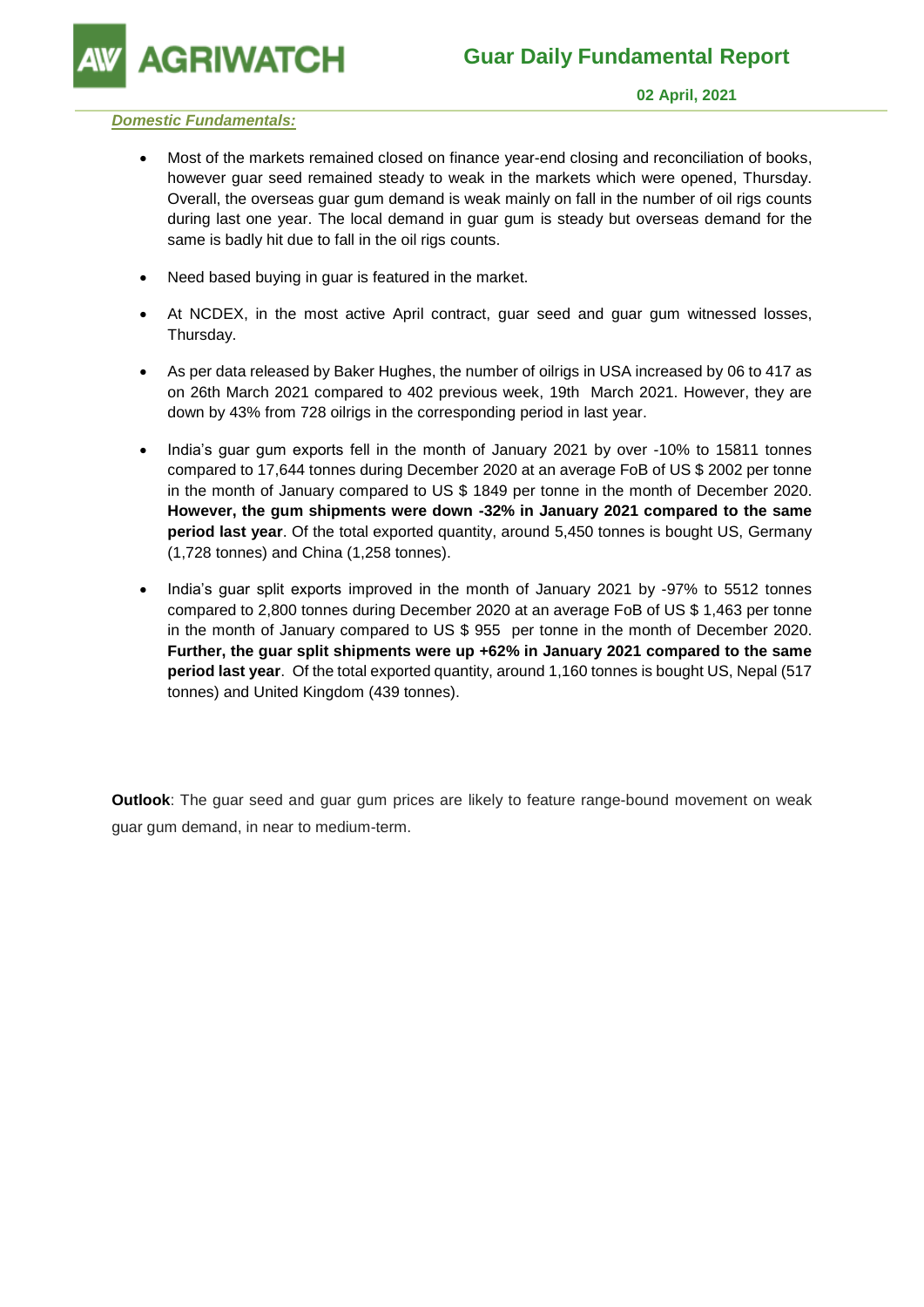

 **02 April, 2021** 

| <b>Guar Seed</b>    |    |           |      |           |      |              |                |    |              |
|---------------------|----|-----------|------|-----------|------|--------------|----------------|----|--------------|
| Contract +/-\$ Open |    |           | High | Low       |      | Close Volume | Vol.<br>Change | Οl | Οl<br>Change |
| Apr-21              |    | $-8$ 3765 |      | 3766 3725 | 3755 | 6805         | -18.140 33280  |    | 45           |
| $May-21$            | -3 | - 3816    | 3830 | 3783      | 3812 | 6020         | -13.920 21820  |    | $-7520$      |

| ∣ Guar Gum <sup>⊣</sup> |          |      |      |      |       |        |                |       |         |
|-------------------------|----------|------|------|------|-------|--------|----------------|-------|---------|
| <b>Contract</b>         | $+/-$ \$ | Open | High | Low  | Close | Volume | Vol.<br>Change | OI    | Change  |
| Apr-21                  | -40      | 5808 | 5808 | 5717 | 5760  | 4310   | -9750          | 23810 | 5575    |
| <b>May-21</b>           | $-53$    | 5878 | 5899 | 5811 | 5841  | 5035   | -7495          | 30370 | $-5520$ |

| <b>Guar Seed Stock Position &amp; EDD:</b> |                                   |           |                   |                |  |  |  |
|--------------------------------------------|-----------------------------------|-----------|-------------------|----------------|--|--|--|
|                                            | <b>In-Process</b><br><b>Demat</b> |           | Total             | <b>EDD</b>     |  |  |  |
| <b>Stocks</b>                              | 31-Mar-21                         | 31-Mar-21 | $31 -$ Mar-<br>21 | 26-Mar-21      |  |  |  |
| <b>Bikaner</b>                             | 26722                             | 371       | 27093             | 8089           |  |  |  |
| <b>Deesa</b>                               | $\Omega$                          | $\Omega$  | $\Omega$          | $\Omega$       |  |  |  |
| Sri Ganganagar                             | 3391                              | 0         | 3391              | 1576           |  |  |  |
| Jodhpur                                    | 1223                              | $\Omega$  | 1223              | $\overline{0}$ |  |  |  |
| <b>Nokha</b>                               | 0                                 | 0         | 0                 | 366            |  |  |  |

| <b>Guar Gum Stock Position &amp; EDD:</b> |              |                   |                 |            |  |  |  |
|-------------------------------------------|--------------|-------------------|-----------------|------------|--|--|--|
|                                           | <b>Demat</b> | <b>In-Process</b> | Total           | <b>EDD</b> |  |  |  |
| <b>Stocks</b>                             | 31-Mar-21    | 31-Mar-21         | $31-Mar-$<br>21 | 26-Mar-21  |  |  |  |
| <b>Deesa</b>                              | 0            | $\Omega$          | 0               | 0          |  |  |  |
| <b>Bikaner</b>                            | 2406         | $\Omega$          | 2406            | 2057       |  |  |  |
| Jodhpur                                   | 11123        | 0                 | 11123           | 2966       |  |  |  |
| <b>Nokha</b>                              | 4011         | $\Omega$          | 4011            | 1384       |  |  |  |
| Sri Ganganagar                            | 2186         | 0                 | 2186            | 2821       |  |  |  |

| <b>Churi and Korma Prices:</b> | 1-Apr-21       |            |
|--------------------------------|----------------|------------|
| <b>Commodity</b>               | <b>Center</b>  | Rs./75 kg. |
| Churi                          | Jodhpur        | 2075       |
| Korma                          | Jodhpur        | 2869       |
| Churi                          | Sri Ganganagar | 1838       |
| Korma                          | Sri Ganganagar | 2700       |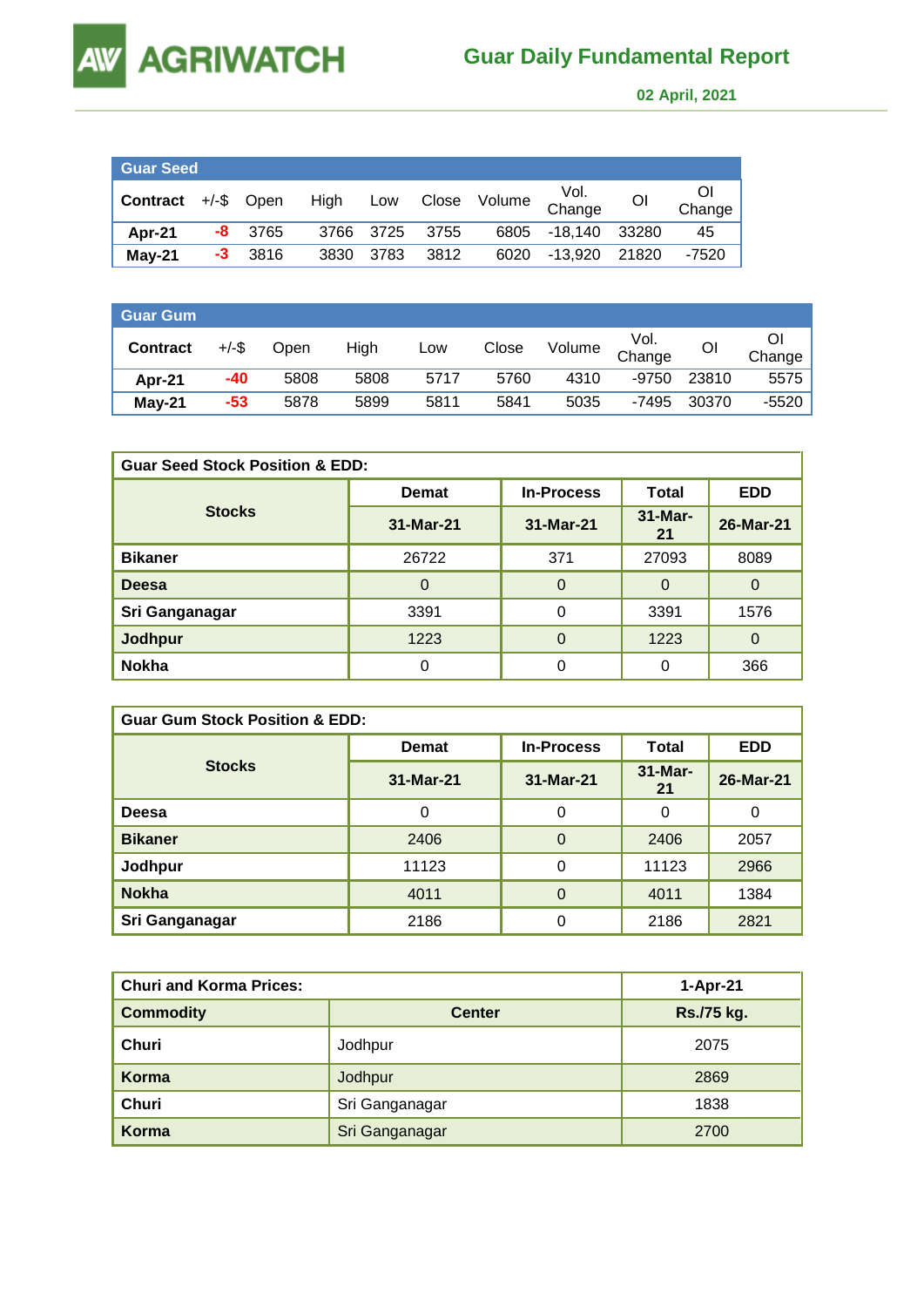

## **Guar Daily Fundamental Report**

 **02 April, 2021** 

| <b>Guar Export Prices:</b>            |                   | 1-Apr-21      | 1-Apr-21      |
|---------------------------------------|-------------------|---------------|---------------|
|                                       | <b>Variety</b>    | Value (Rs/Kg) | Value (\$/MT) |
| <b>Guargum/Split (Mundra</b><br>Port) |                   | 63            | 859           |
|                                       | 200 Mesh 5000 CPS | 83            | 1132          |
| <b>Guargum Powder</b>                 | 200 Mesh 3500 CPS | 78            | 1064          |
|                                       | Meal $40%$        | 30            | 409           |
| <b>Guargum Meal</b>                   | Meal $50%$        | 40            | 546           |

| <b>Guar Seed Prices at Key Spot Markets:</b> |                 |                           |            |                        |                |  |  |  |
|----------------------------------------------|-----------------|---------------------------|------------|------------------------|----------------|--|--|--|
| <b>Commodity</b>                             |                 |                           |            | <b>Prices (Rs/Qtl)</b> | <b>Change</b>  |  |  |  |
| <b>Guar Seed</b>                             | <b>District</b> | <b>Centre</b>             | $1-Apr-21$ | 31-Mar-21              |                |  |  |  |
|                                              | Jodhpur         | Jodhpur (Loose)           | Closed     | Closed                 |                |  |  |  |
|                                              |                 | Jodhpur(Delivery)         | Closed     | Closed                 | $\blacksquare$ |  |  |  |
|                                              |                 | Sri-Ganganagar(Loose)     | 3650       | 3650                   | <b>Unch</b>    |  |  |  |
|                                              |                 | Sri-Ganganagar (Delivery) | 3800       | 3800                   | <b>Unch</b>    |  |  |  |
|                                              | Sri-Ganganagar  | Rawla (Loose)             | NR.        | NR.                    |                |  |  |  |
|                                              |                 | Gharsana (Loose)          | <b>NA</b>  | <b>NA</b>              | $\blacksquare$ |  |  |  |
|                                              |                 | Raisinghnagar (Loose)     | <b>NA</b>  | <b>NA</b>              | $\blacksquare$ |  |  |  |
|                                              |                 | Bikaner (Loose)           | 3550       | Closed                 |                |  |  |  |
|                                              | <b>Bikaner</b>  | <b>Bikaner (Delivery)</b> | 3728       | Closed                 | $\blacksquare$ |  |  |  |
|                                              |                 | Nokha(Loose)              | Closed     | Closed                 |                |  |  |  |
| Rajasthan                                    |                 | Nokha (Delivery)          | closed     | closed                 | $\blacksquare$ |  |  |  |
|                                              |                 | Khajuwala (Loose)         | <b>NA</b>  | Closed                 | $\blacksquare$ |  |  |  |
|                                              |                 | Khajuwala (Delivery)      | <b>NA</b>  | Closed                 |                |  |  |  |
|                                              |                 | Lunkaransar (Loose)       | 3625       | 3600                   | 25             |  |  |  |
|                                              |                 | Hanumangarh (Loose)       | 3600       | 3600                   | <b>Unch</b>    |  |  |  |
|                                              |                 | Hanumangarh (Delivery)    | 3780       | 3780                   | <b>Unch</b>    |  |  |  |
|                                              | Hanumangarh     | Nohar (Loose)             | <b>NR</b>  | <b>NR</b>              |                |  |  |  |
|                                              |                 | Pilibanga (Loose)         | <b>NA</b>  | <b>NA</b>              |                |  |  |  |
|                                              | <b>Nagaur</b>   | Nagaur (Loose)            | Closed     | Closed                 |                |  |  |  |
|                                              | <b>Churu</b>    | Churu (Delivery)          | <b>NA</b>  | <b>NA</b>              | $\blacksquare$ |  |  |  |
|                                              | <b>Alwar</b>    | Alwar (Loose)             | <b>NR</b>  | <b>NR</b>              |                |  |  |  |
|                                              | <b>Hisar</b>    | Adampur (Loose)           | 3600       | 3650                   | $-50$          |  |  |  |
|                                              |                 | Adampur (Delivery)        | 3780       | 3833                   | $-53$          |  |  |  |
| Haryana                                      | <b>Bhiwani</b>  | Bhiwani (Delivery)        | Closed     | Closed                 | $\blacksquare$ |  |  |  |
|                                              |                 | Siwani (Loose)            | 3750       | 3770                   | $-20$          |  |  |  |
|                                              | <b>Sirsa</b>    | Sirsa (Loose)             | 3600       | 3625                   | $-25$          |  |  |  |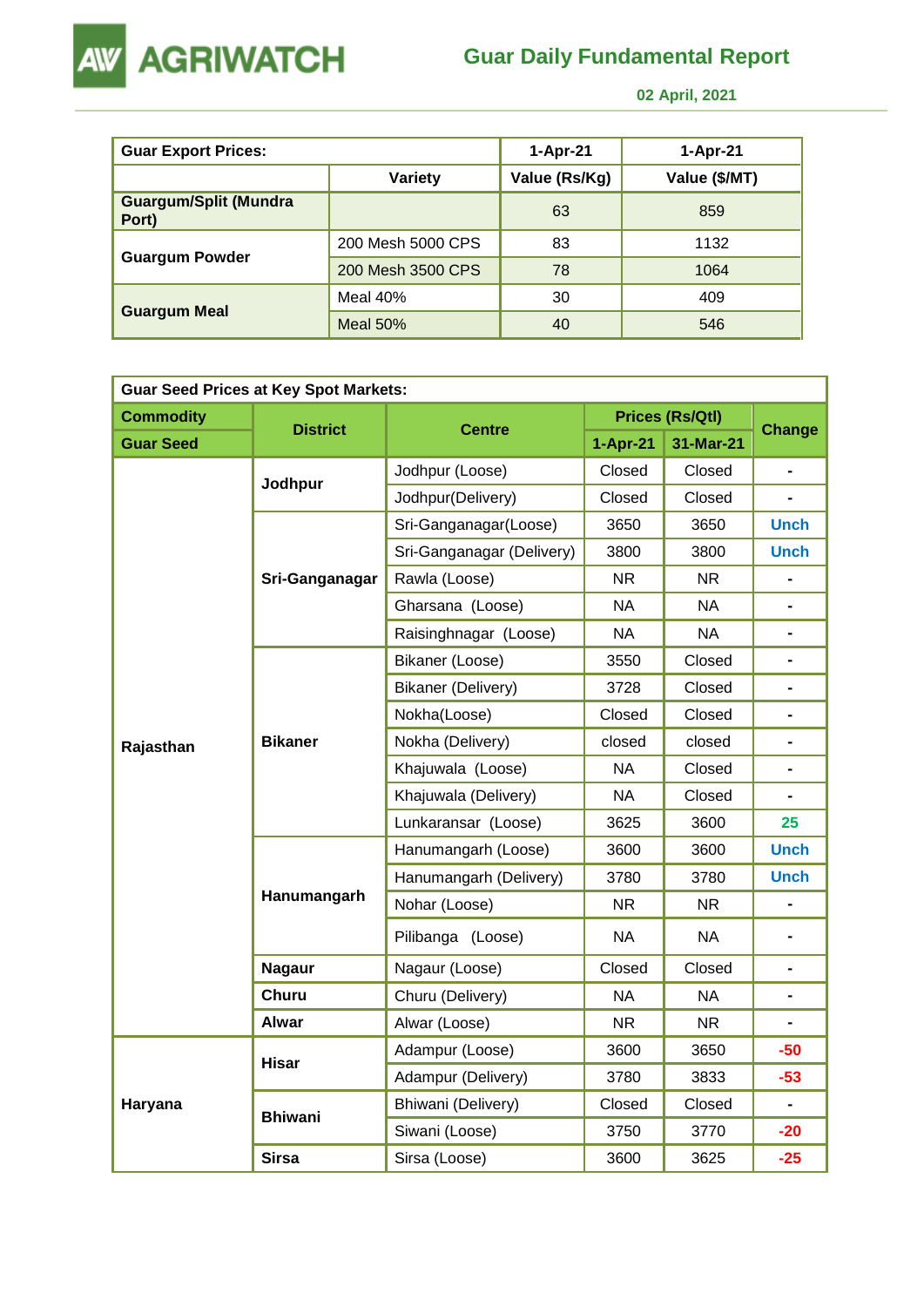

# **Guar Daily Fundamental Report**

|                       |                    |                     |           | <u>UZ APIII, ZUZ I</u> |                |
|-----------------------|--------------------|---------------------|-----------|------------------------|----------------|
|                       |                    | Dhabwali (Loose)    | 3550      | 3600                   | $-50$          |
|                       |                    | Dhabwali (Delivery) | 3728      | 3780                   | $-53$          |
|                       |                    | Ellanabad (Loose)   | NR.       | NR.                    |                |
|                       | Fatehabad          | Fatehabad (Loose)   | 3500      | 3550                   | $-50$          |
|                       | <b>Banaskantha</b> | Deesa (Loose)       | Closed    | Closed                 | $\blacksquare$ |
|                       | <b>Patan</b>       | Patan (Loose)       | Closed    | Closed                 | $\blacksquare$ |
| Gujarat               | Rajkot             | Rajkot (Loose)      | Closed    | Closed                 | $\blacksquare$ |
|                       | Jamnagar           | Dhrol (Loose)       | NA.       | NA.                    | $\blacksquare$ |
| <b>Madhya Pradesh</b> | <b>Gwalior</b>     | Dabra (Loose)       | NR.       | NR.                    | $\blacksquare$ |
| <b>Guar Gum</b>       |                    |                     |           |                        |                |
|                       | Jodhpur            | Jodhpur             | Closed    | Closed                 |                |
| Rajasthan             | <b>Alwar</b>       | Alwar               | NR.       | NR.                    |                |
|                       | Hanumangarh        | Nohar               | NR.       | NR.                    |                |
|                       | <b>Bhiwani</b>     | Bhiwani             | Closed    | Closed                 |                |
| Haryana               |                    | Sirsa               | 5850      | 5900                   | $-50$          |
|                       | <b>Sirsa</b>       | Dhabwali            | 5900      | 5950                   | $-50$          |
|                       |                    | Ellanabad           | <b>NR</b> | <b>NR</b>              |                |
|                       | <b>Fatehabad</b>   | Fatehabad           | 6000      | 6000                   | <b>Unch</b>    |

| <b>Guar Seed Arrivals in Key Centers</b> |                 |                |                            |           |                |  |  |
|------------------------------------------|-----------------|----------------|----------------------------|-----------|----------------|--|--|
| <b>Commodity</b>                         |                 |                | <b>Arrivals (Quintals)</b> |           |                |  |  |
| <b>Guar Seed</b>                         | <b>District</b> | <b>Centre</b>  | $1-Apr-21$                 | 31-Mar-21 | <b>Change</b>  |  |  |
|                                          | Jodhpur         | Jodhpur        | Closed                     | Closed    | $\blacksquare$ |  |  |
|                                          |                 | Sri-Ganganagar | 400                        | 400       | <b>Unch</b>    |  |  |
|                                          |                 | Rawla          | <b>NR</b>                  | <b>NR</b> |                |  |  |
|                                          | Sri-Ganganagar  | Gharsana       | <b>NA</b>                  | <b>NA</b> | $\blacksquare$ |  |  |
|                                          |                 | Raisinghnagar  | <b>NA</b>                  | <b>NA</b> | $\blacksquare$ |  |  |
|                                          | <b>Bikaner</b>  | <b>Bikaner</b> | 100                        | Closed    | $\blacksquare$ |  |  |
|                                          |                 | Nokha          | Closed                     | Closed    | $\blacksquare$ |  |  |
| Rajasthan                                |                 | Khajuwala      | <b>NA</b>                  | Closed    | $\blacksquare$ |  |  |
|                                          |                 | Lunkaransar    | 500                        | 150       | 350            |  |  |
|                                          | Hanumangarh     | Hanumangarh    | 70                         | 90        | $-20$          |  |  |
|                                          |                 | Nohar          | <b>NR</b>                  | <b>NR</b> | $\blacksquare$ |  |  |
|                                          |                 | Pilibanga      | <b>NA</b>                  | <b>NA</b> | $\blacksquare$ |  |  |
|                                          | <b>Nagaur</b>   | Nagaur         | Closed                     | Closed    | $\blacksquare$ |  |  |
|                                          | <b>Churu</b>    | Churu          | <b>NA</b>                  | <b>NA</b> | $\blacksquare$ |  |  |
|                                          | <b>Alwar</b>    | Alwar          | <b>NR</b>                  | <b>NR</b> | $\blacksquare$ |  |  |
|                                          | <b>Hisar</b>    | Adampur        | 300                        | 400       | $-100$         |  |  |
| Haryana                                  | <b>Bhiwani</b>  | <b>Bhiwani</b> | Closed                     | Closed    |                |  |  |

 **02 April, 2021**